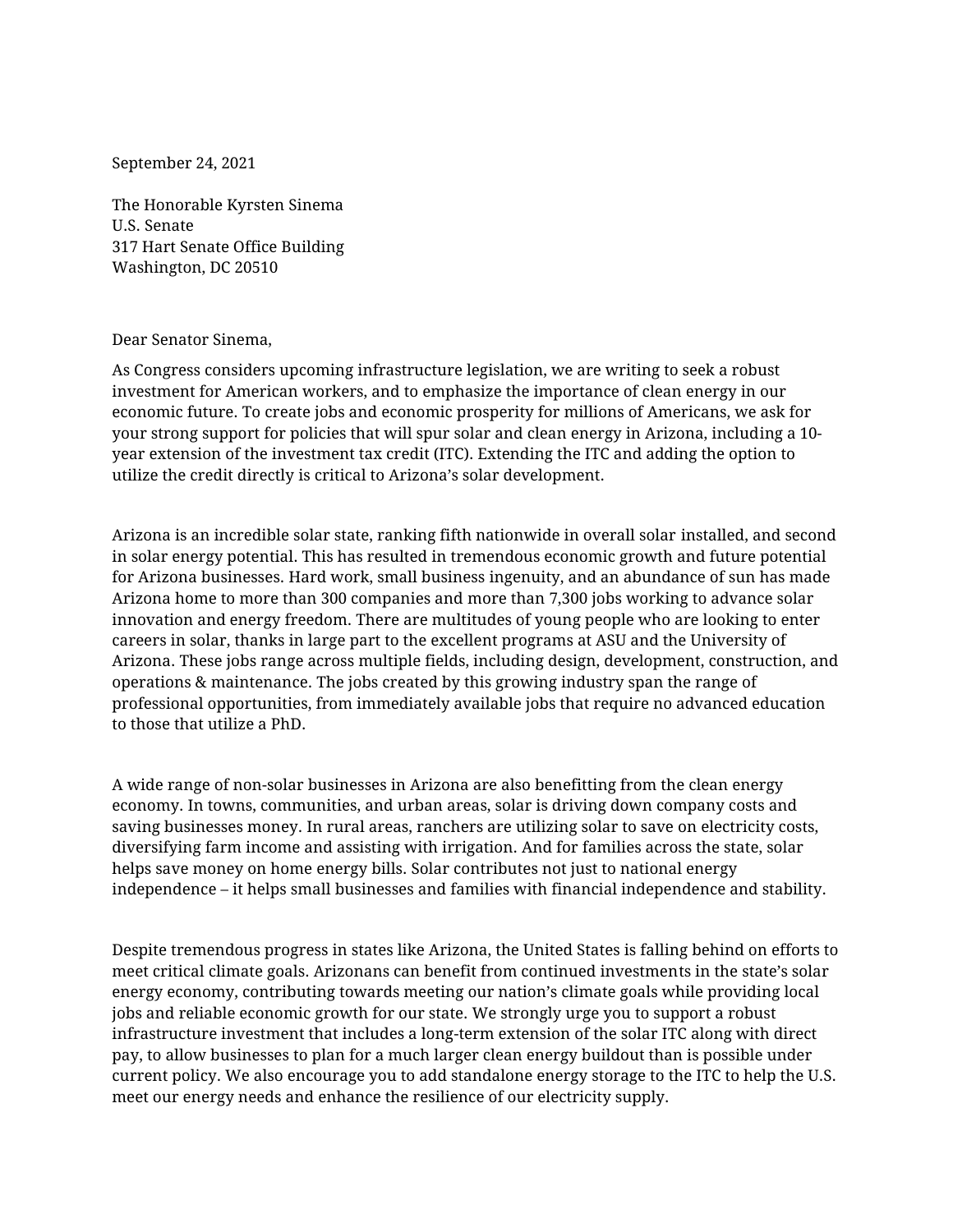We understand that as Congress considers the infrastructure package, officials will weigh budgetary issues. The investment tax credit is fiscally prudent and contributes to rapid and needed economic growth. Not only does the ITC save money for families, businesses, and schools, it is an anchor that leverages further critical private sector investment.

We appreciate your support and look forward to hearing from you.

Sincerely,

Nicole LaSlavic Executive Director, Arizona Solar Energy Industries Association (AriSEIA) Phoenix, AZ

Katherine Gensler Vice President of Government Affairs, Arevon Scottsdale, AZ

Scott Canada Sr. Vice President, Renewable Energy McCarthy Building Companies Inc. Phoenix, AZ

Stephen Lassiter Public Policy Manager, Sunrun Inc. Statewide

John Mitman VP Distributed Energy Resources, Veregy Phoenix, AZ

\* \* \*

AZ projects, locations, or headquarters listed

Scott Tonn Chairman & CEO, 365 Pronto Scottsdale, AZ

Thomas Buttgenbach President & CEO, 8minute Solar Energy Phoenix, AZ

Ammon Petersen Owner/President, Abp Electrical Systems, Inc. Gilbert, AZ

Charles Giroud Principal, Advantech Facility Design inc. Tucson, AZ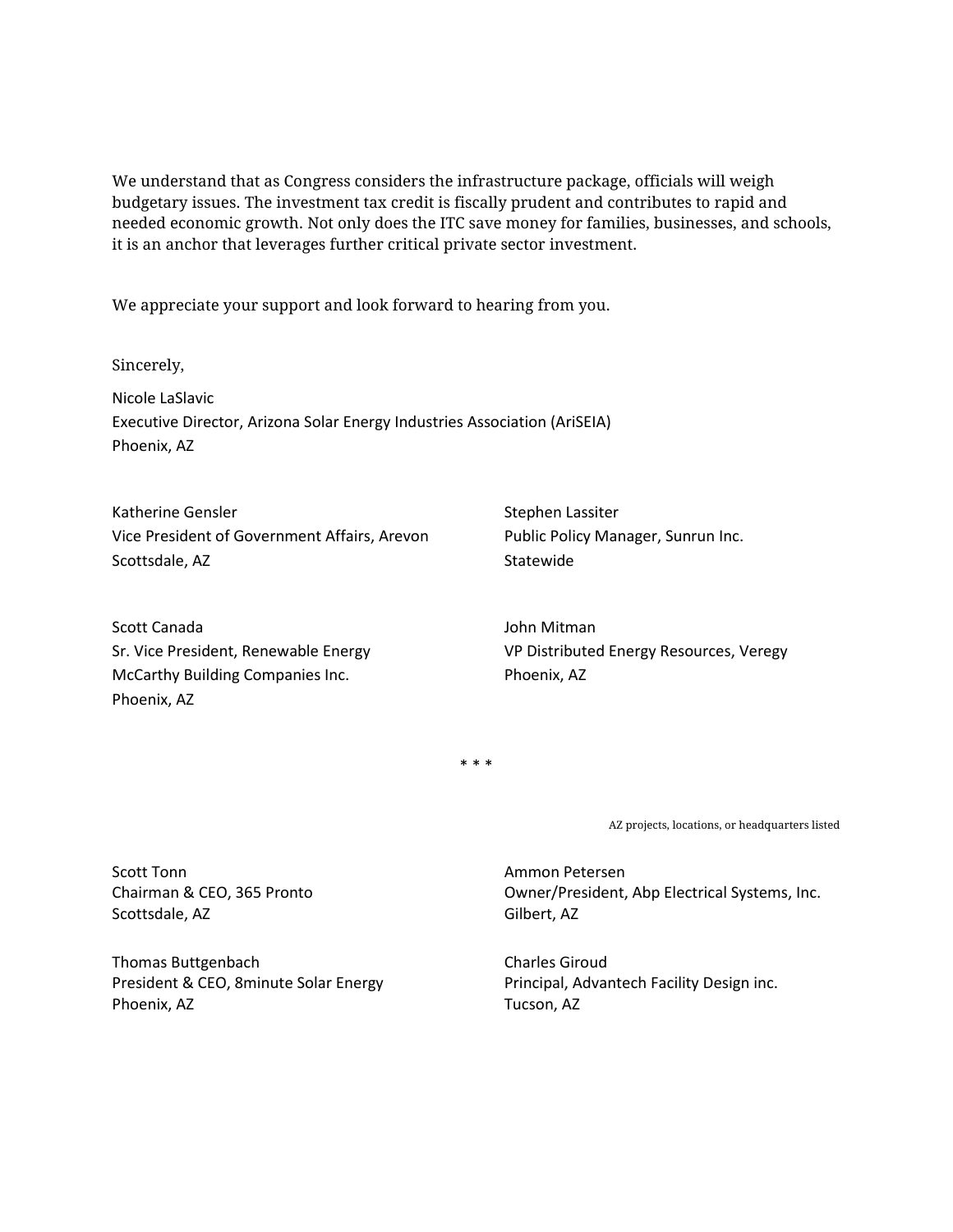Mike Mildebrandt President, Aim Distributing Inc. Tucson, AZ

Dr. Ronald Mueller Engineering Systems Director, Alternate Energy Shop Cave Creek, AZ

Matt Murphy Director of Operations, Arcadia Solar Solutions Phoenix, AZ

Anubhav Tandon Director of Civil, Structural and Application Engineering, Array Technologies Phoenix, AZ

Walter Cuculic Senior Vice President - Renewable Energy, AVANA Capital Scottsdale, AZ

Caleb Johnson President, AZ Sun Services, LLC Tempe, AZ

Edith Guerrero Manager, Strategy, Energy Policy & Sustainability, BayWa r.e. US Phoenix, AZ

Adam Brewer Owner, BCI Solar Holbrook, AZ

Patrick Morgan CEO/Founder, BuildRE, LLC Mesa, AZ

Jim Combs President/Owner Conservative Energy Systems Mesa, AZ

Michael Grunow President, Crossover Energy Partners Scottsdale, AZ

Michael Neary President, Desert Sun Solar, Inc. Phoenix, AZ

Lynnae Willette Director of Regulatory & Legislative Affairs EDF Renewable Energy Tucson, AZ

Jack Kerish President, EDLab LLC Phoenix, AZ

Tom Starrs Vice President, Government Affairs EDP Renewables North America Maricopa County, AZ

Patrick Corr Chief Revenue Officer Empower Energies Clean Infrastructure LLC Tempe, AZ

Enrique Barrera Director of Permiting, Erus Energy Phoenix, AZ

Greg Esmay Owner, Esmay Electric Inc Lake Havasu City, AZ

Minnie Lawrence VP of Solar Recycling and Refurbishing Fabtech Enterprises, Inc. Gilbert, AZ

Steven Letendre Policy Director, Freedom Forever Phoenix, AZ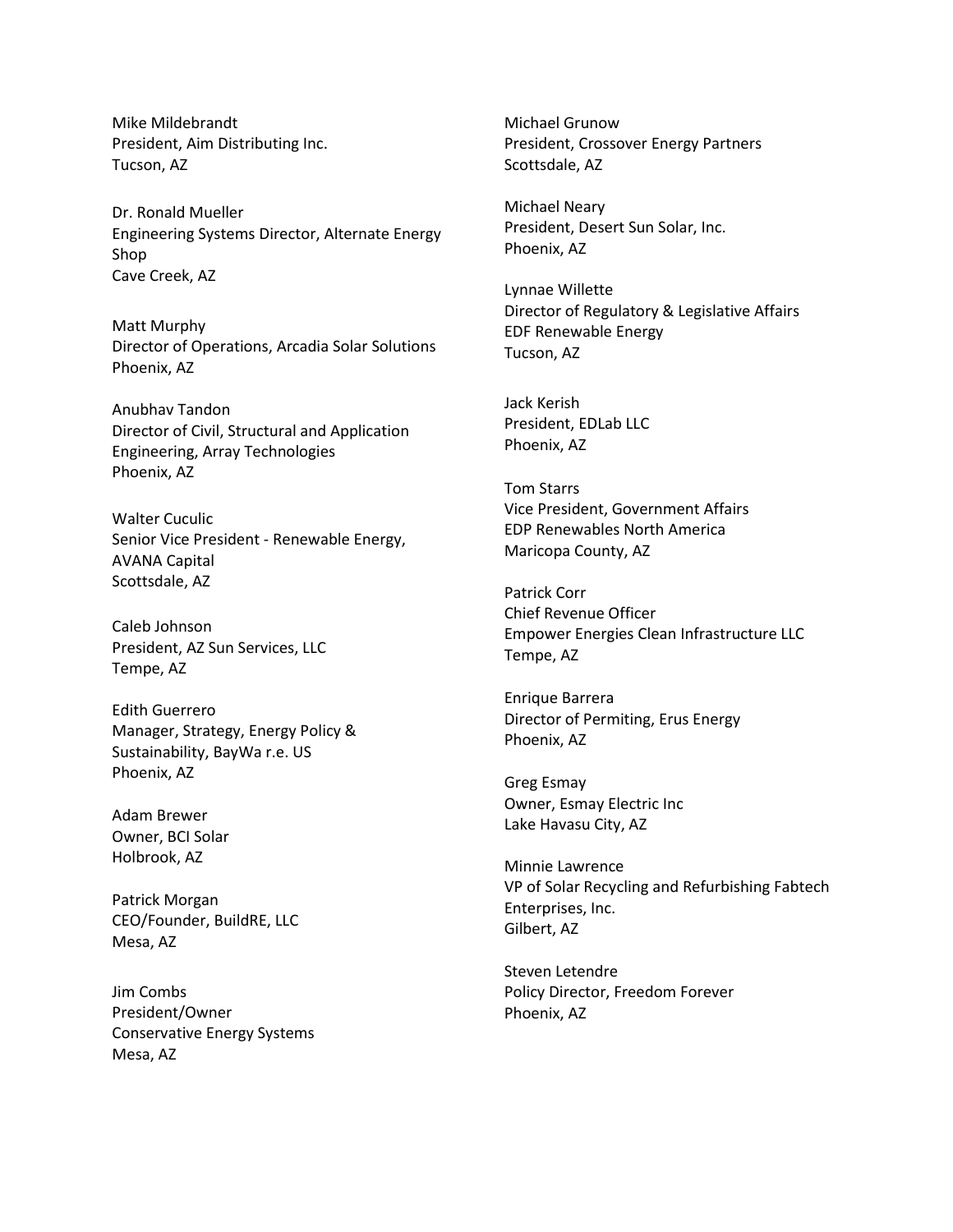Karla Martinez Senior Project Manager, Greenbacker Capital Tuscon, AZ

Derek Fromm CEO, Greenstone Capital Scottsdale, AZ

Randy Dunton Sr. Solar PV System Design Engineer Hawkins Design Group Incorporated Mesa, AZ

John Balfour President, & Chief Technology Officer High Performance PV Phoenix, AZ

Jacob Bastian CEO, Icon Power Tempe, AZ

Philipp Klemm CEO, Ideematec Inc. Charlotte, AZ

Neil Shea Senior Business Development Manager Ingeteam Inc Phoenix, AZ

Jonathan Clavijo CEO, Inty Power Tempe, AZ

Deborah Knuckey Managing Director, Renewables Kiterocket Phoenix, AZ

Eran Mahrer Chief Strategy Officer Leeward Renewable Energy Scottsdale, AZ

Stefanie Padgett Vice President, Renewables NAES Corporation Scottsdale, AZ

Baby Kilgore Nerd Power LLC Gilbert, AZ

Louis Woofenden Engineering Director, Net Zero Solar Tucson, AZ

Marc Petein Principal, New Benefits, L.L.C. Glendale, AZ

Leslie Schauer Principal, NewSun Energy Tempe, AZ

Logan Bacher Solar Design Engineer Northern Arizona Wind & SunInc. Flagstaff, AZ

Eric Goodwin Director of Business Development OMCO Solar Mesa, AZ

Mark Borgman VP Solutions, One Source Freight Solutions Tempe, AZ

Caleb Antonucci CEO, Our World Energy Phoenix, AZ

James Polcyn CEO, Phocos North America Tucson, AZ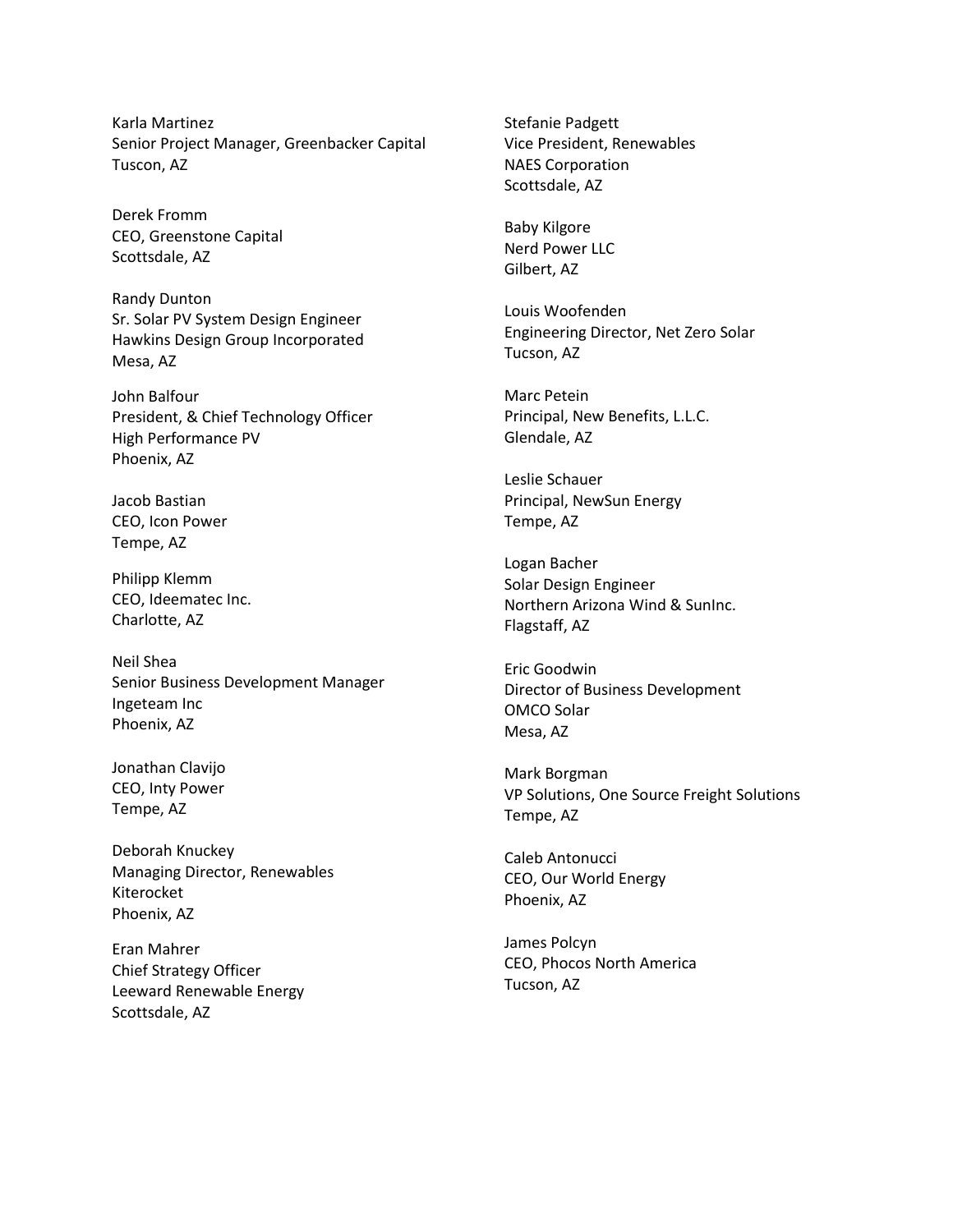Maggie Clark Director of Government Affairs Pine Gate Renewables Pinal County, AZ

Aaron Grant CFO, Prime Solar USA, LLC Scottsdale, AZ

Ty Daul CEO, Primergy Solar Scottsdale, AZ

Ryan Holtz Owner, Prometheus Solar Flagstaff, AZ

Bradley Gray Founder & CEO, Renew Chains, LLC Oro Valley, AZ

Danny Splettstosser VP of Origination and Investor Relations RES-Group Statewide

Steve Rawlingson CEO, Samuel Knight Energy Statewide

Vaughan Boultwood International Manager, Solahart Industries Tempe, AZ

Cory Vanderpool Host, Solar Broadcast Tempe, AZ

Keith Rowley Owner, Solar Electric Freedom Mesa, AZ

Robert Neifert Business Manager, Solar Gain Inc Tucson, AZ

Austin Matson General Manager, Solar Solution AZ Tucson, AZ

Neal Uppal President, Solar Topps LLC Phoenix, AZ

Bret Fanshaw Arizona Program Director Solar United Neighbors Phoenix, AZ

Brian Seibel President, Solon Corporation Tuscon, AZ

Stephen Squires President, Solterra Renewable Technologies Tempe, AZ

Scott Wiater President & CEO, Standard Solar Tucson, AZ

Christopher Finley Sr Director - Business Development Sterling and Wilson Solar Solutions Inc. Scottsdale, AZ

Glenn France Director of Energy Efficiency, Sundial Energy Tucson, AZ

Meghan Nutting Executive VP, Policy & Communications Sunnova Energy Corporation Statewide

Joseph Cunningham Co-Founder, Director of Operations Sunny Energy LLC Tempe, AZ